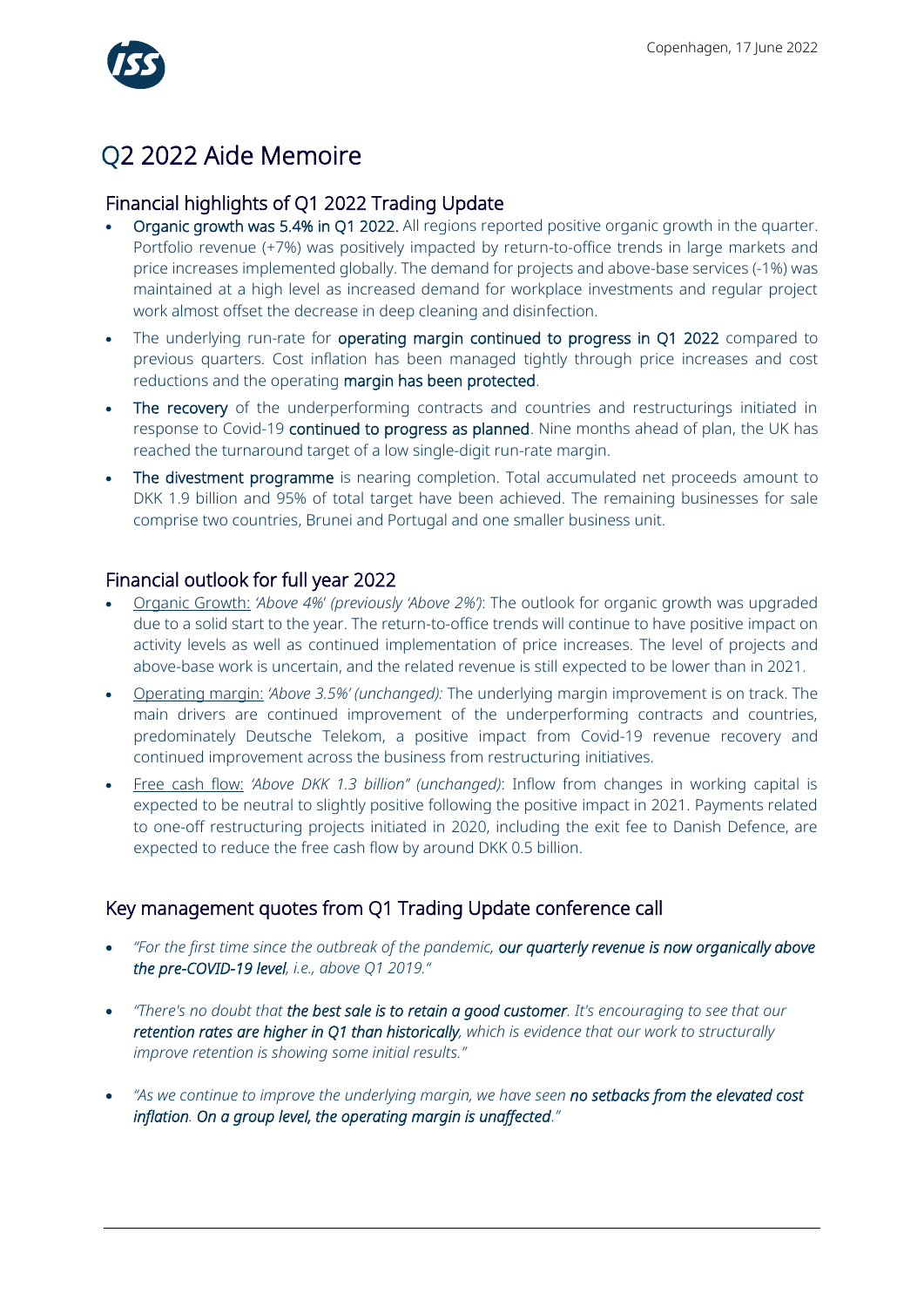

- *"We have seen additional costs related to temporarily higher sickness rates in Q1. But in summary, with Q1 margins secured, we are very well on track to deliver on the full year outlook of above 3.5%."*
- *"If we do get unexpected further inflationary pressures later in the year, we will be using the same mechanisms that we've been using so far. So nothing will change there."*
- *"9 months ahead of plan, the U.K. has reached the turnaround target of a low single-digit run rate margin. Focus is, therefore, on the 2 remaining underperforming areas, France and the Deutsche Telekom contract. In both areas, the gradual improvements continued, but needless to say, there's still a lot of hard work ahead of us."*
- *"…we are happy with the acceleration and momentum in the U.K., but that does not mean that it stops here. And it's clear that we have more potential in the U.K., and that's both in terms of commercial momentum, so on top line, but also on profit by driving further efficiencies on the direct cost, but also overhead synergies.*
- *"We still expect that margins in the first half will be better than 2.5%. And in the second half, higher than 4.5%, which will give you a margin for the full year, which is better than 3.5%. And of course, it's pleasing to see that the Q1 is following the plan as that obviously de-risks the margin outlook for the full year."*

### Factors impacting comparative figures from Q2 2021

- Organic growth in Q2 2021 was 5.8% as portfolio revenue recovered from a low level in Q2 2020 and solid demand for project and above-base work.
- 2-year organic growth was around -5% in Q2 2021, compared to -2% in Q1 2021 as the normal seasonality was disrupted by Covid-19 (project- and above-base was very low in Q1 before Covid-19).
- Revenue from both portfolio and non-portfolio was stable in Q2 2021 compared to Q1 2021. Based on this, we assess that the strength of the comparison base is similar in Q2 2022 as it was in Q1 2022
- Reporting structure for Europe has changed, and from Q1 2022, reporting has been split by Northern Europe and Central & Southern Europe. Restated historical figures are available on the IR website.

# Developments since Q1 Trading Update

- **Commercial** 
	- O New win of a 5 year-year IFS-contract with a major retailer in the US. The contract represents around 1% of group revenue. The transition of the contract will be conducted in phases and is expected to be fully operational during Q4 2022. Mobilization cost will be expensed during the year. As part of the contract, ISS will deliver integrated facility services across retail, office and industrial space.
- The Danish Defence contract
	- o The contract (annual revenue of around DKK 550 million) was exited end of May 2022. Current provision will be sufficient to cover all exit related costs.

#### Turnaround targets (unchanged)

- Operating margin above 4% as run-rate when entering 2023
- Reduce the leverage ratio (Net debt / EBITDA) to below 3x by the end of 2022